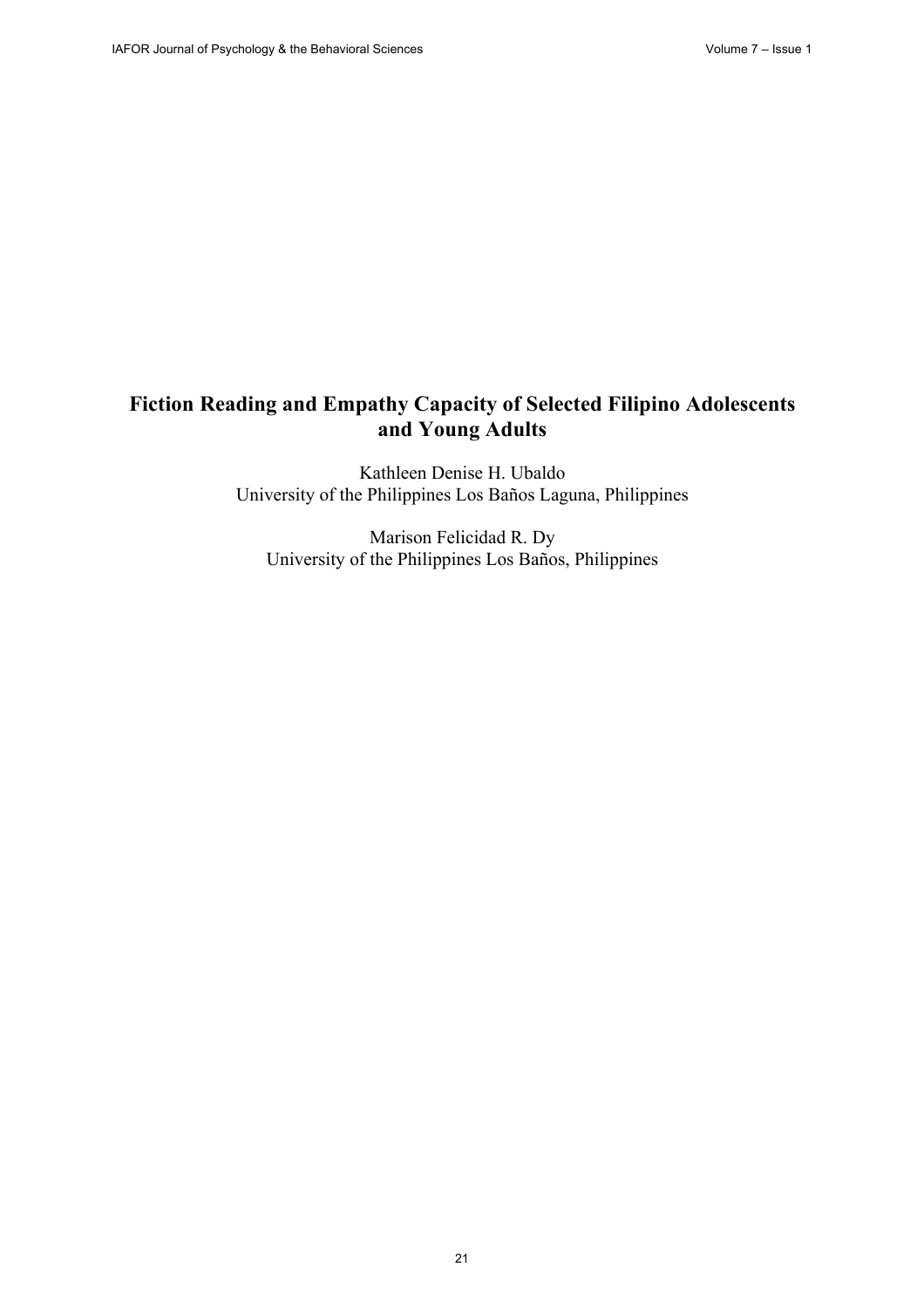#### **Abstract**

This study aimed to discover if adolescents' and young adults' empathy capacity is higher when they engage more in fiction reading. A total of 301 students, aged 16-22, completed a self-administered questionnaire. More than half (56%) of the respondents consider reading as a hobby with books as the preferred reading material. Around 38% have moderate fiction reading scores and around 77% have high empathy capacity scores. Findings showed that the older the respondent is, the less likely they would read fiction and the lower their empathy level. Females are more likely to read fiction and are more empathic than males. Also, results revealed that the more the individual reads fiction, the more empathic they can become. Home and school interventions can be created to increase opportunities and desire for reading fiction and enhancing empathy capacity.

*Keywords*: adolescents, empathy, fiction reading, young adults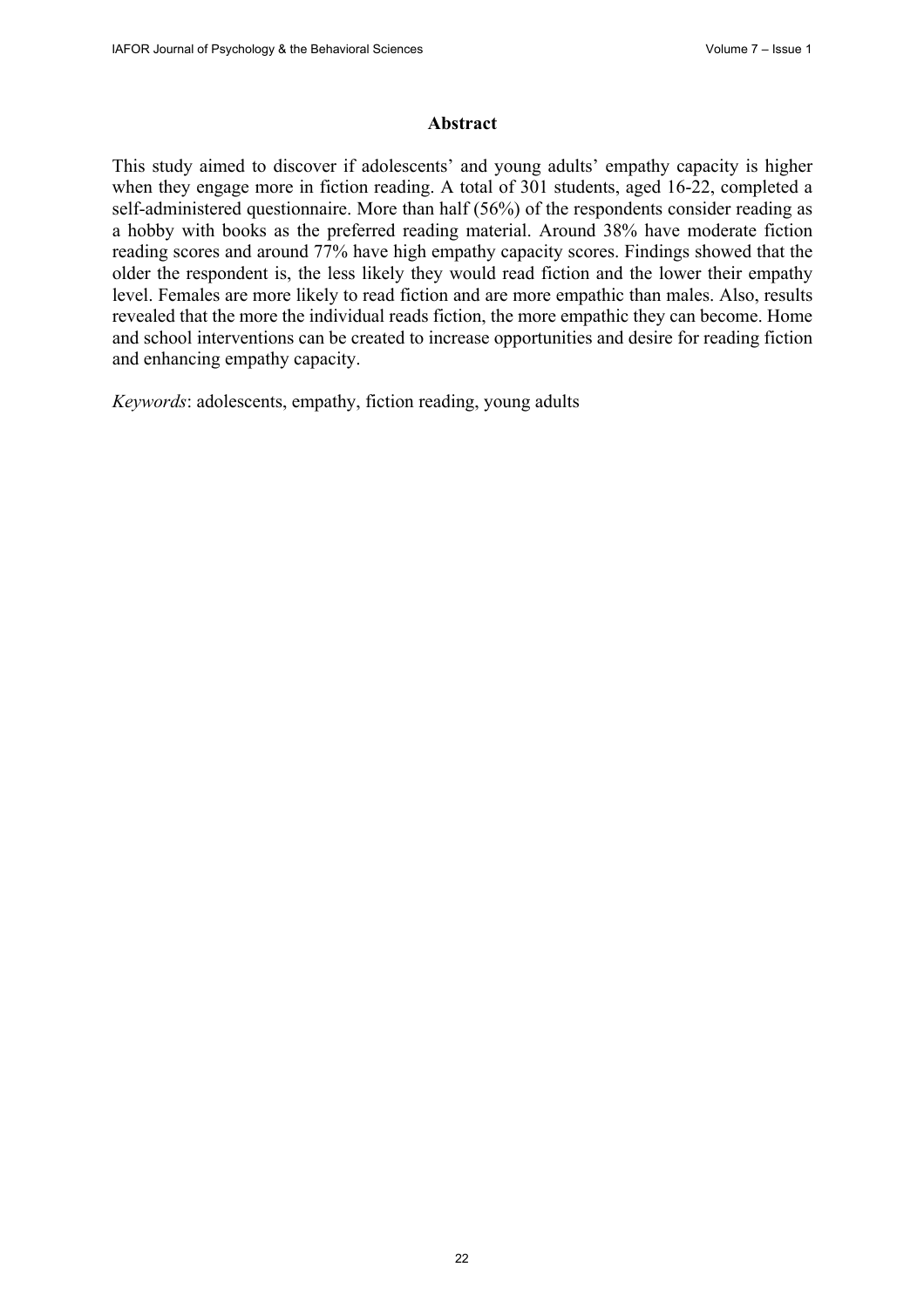## **Empathy in Adolescence and Young Adulthood**

Adolescence occurs approximately from 10-22 years old (Steinberg, 2016) and is the life phase that continues until adulthood. Changes in this stage result in bigger physiques and sexual development, and other advances in the cognitive, social, and emotional domains (Berk, 2014). Prosocial behaviors such as empathy also advance in development over the course of this life stage. Adolescents would start to demonstrate prosocial behaviors that do not only benefit them but also promote true acts of empathy which benefit others (Steinberg, 2016). Empathy is one's capacity to understand the feelings of others and share their emotions or to feel with someone (Singer & Klimecki, 2014). Further, it is presented as a "multidimensional construct" and "behavioral competency" which includes cognitive (i.e. perception and understanding) and affective (i.e. feelings) components (Derntl et al., 2010). It is crucial to group communication, participation in social life, formation of meaningful bonds, internalization of rules, and motivator for helping behaviors (Levy et al., 2019; Klimecki, 2019; McDonald & Messinger, 2013).

Schikedanz et al. (2001) said that empathy can be developed as early as eighteen months old. At this age, the infant does not understand the psychological condition of the person s/he is empathizing with but is empathically stimulated. As the child grows older, s/he would start to recognize other's psychological states through personal experiences and insights on what another may be feeling. Empathy continues to develop into the adolescent years (Berk, 2014; Mc Donald & Messinger, 2013). The empathy development of 14–16-year-olds is higher compared to their younger counterparts (Allemand et al., 2015). Similarly, Brouns et al. (2013) found that empathy increases as age increases based on their study of 16–19-year-olds. Gruhn et al. (2008) found that the empathy self-reports of 15–24-year-olds were higher than older adults.

In terms of sex, females were found to be more empathic than males (Allemand et al., 2015; Brouns et al., 2013) or have higher ratings of empathy in self-report surveys (Derntl et al., 2010). On the other hand, Gruhn et al. (2008) found no sex differences on empathy self-reports.

Meditation-based techniques, such as mindfulness meditation and loving kindness training, have arisen to enhance social emotions like compassion and empathy (Singer & Klimecki, 2014; Klimecki, 2019). Aside from these, other researchers (Mention some of these researchers) have also seen the potential of reading fiction to enhance these social emotions. Rowe (2018) suggests that specific fiction titles in library collections and guided discussions can help increase empathy through the processes of identification and transportation/emotional immersion.

## **Fiction Reading and Empathy**

Reading fiction means understanding written or printed stories that are the expression of the author's imagination (Kurland, 2000). People read fiction to gain new information, be entertained, and experience the feelings and ideas part of the story. Recreational reading, though not always through fiction, can increase literature understanding, improve grammar and spelling (Gallick, 1999 as cited in Schikedanz et al., 2001). Adolescents increase their ability of recalling and analyzing literature as they increase in age (Schikedanz et al., 2001), however, males were found to be average or poor readers, read fewer classical stories willingly, and spend less time reading (European Commission, 2008 as cited in Uusen & Müürsepp, 2012). Oatley (2016), in his review of the effects of fiction, concluded that reading fiction improves empathy. This happens through an engagement in understanding another's mind and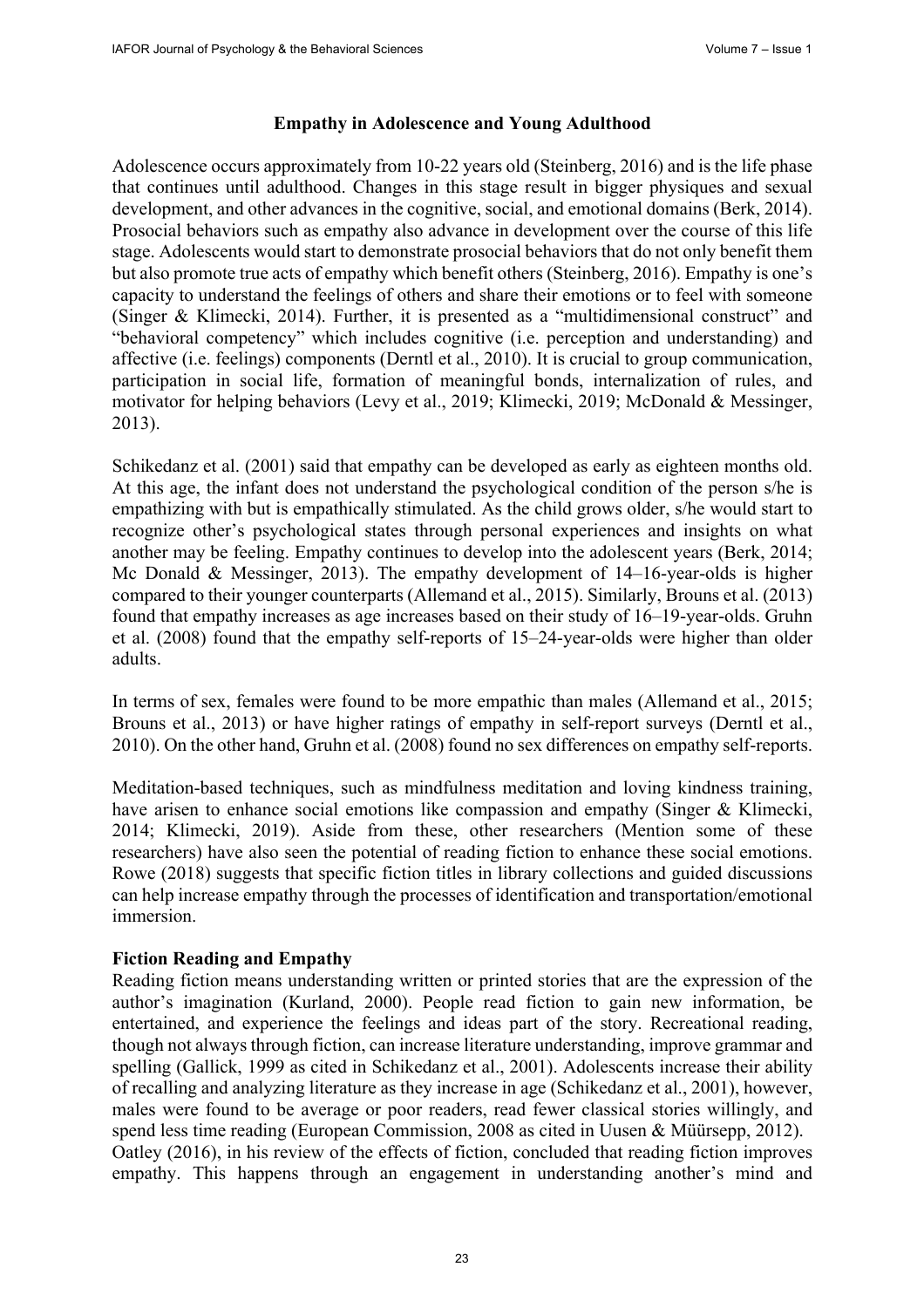experiences such as the fictional characters' (Bal & Veltkamp, 2013). The reader places himself in another's situation to explore people's lives and events which have happened and may happen (Altmann et al., 2014). Kidd and Castano (2013) found from their study that fiction readers had higher empathy scores than those who read non-fiction or popular fiction. They explained that with literary fiction, the character's interior lives are portrayed, and the readers explore the character's emotions and motivations. Similarly, Mar (2014) found that fiction reading enhances social abilities and that greater immersion in a story predicted higher empathy levels.

This study aims to determine whether the empathy level of adolescents who read more fiction is higher compared to those who do not. Stansfield and Bunce (2014) found that reading fiction specifically enhances cognitive empathy or the ability to understand another person's perspective. Reading fiction activities may be an avenue for intervention in increasing empathy capacity. Further, past studies were done on young adults in developed countries. No study was found to have been done on adolescents and young adults in the Philippine setting. Specifically, the study aimed to answer the following questions:

- 1. Do demographic factors (age, sex) predict the levels of fiction reading and empathy among adolescents and young adults?
- 2. What is the impact of fiction reading on adolescent and young adults' empathy capacity?

Findings of this study may be significant to society since empathy is beneficial for relationships with different individuals across various settings (Klimecki, 2019). Enhancing empathy in adolescents is important for social competence and reading fiction could be an opportunity to do that at this stage. The results may also encourage academic institutions, media, or even family units to promote reading fiction materials early in life to increase empathy for the wellbeing of individuals.

## **Methodology**

This is a mixed-methods study using the cross-sectional design. All the data was gathered at one point in time. The final sample size of 301 consisted of 114 male students and 187 female students. The respondents were selected from 418 students from three general education courses who come from various degree programs of the university. They were selected through proportional stratified random sampling by separating the population [male=158 and female=260] by sex or into two strata for equal representation. With a sampling fraction of 72/100, using a 95% confidence interval and a margin of error of 3, the final sample size was computed. A draw-lots method was conducted to randomly choose the respondents from the list. The age range within this sample is 16-22 years old.

A questionnaire with four parts was used. The first part gathered socio-demographic characteristics [i.e. age, sex]. The second part is the Basic Empathy Scale (BES) of Jolliffe and Farrington (2006). It has 20 items with a 9-point scoring system (Mehrabian & Epstein, 1972), using -4 [exceedingly unlike me] to +4 [exceedingly like me]. Negative items are reversely scored, and items are summed up to obtain a scales core. Positive 80 points is the highest possible score while -80 points is the lowest. The higher the score, the higher the empathy level. The third part is the Fiction Reading Scale (FRS) with 16 items centered on the amount of fiction read, time spent reading, interest, and emotional transportation derived from Stansfield and Bunce (2014) with question ideas from Fitzgerald (2014). It also used the 9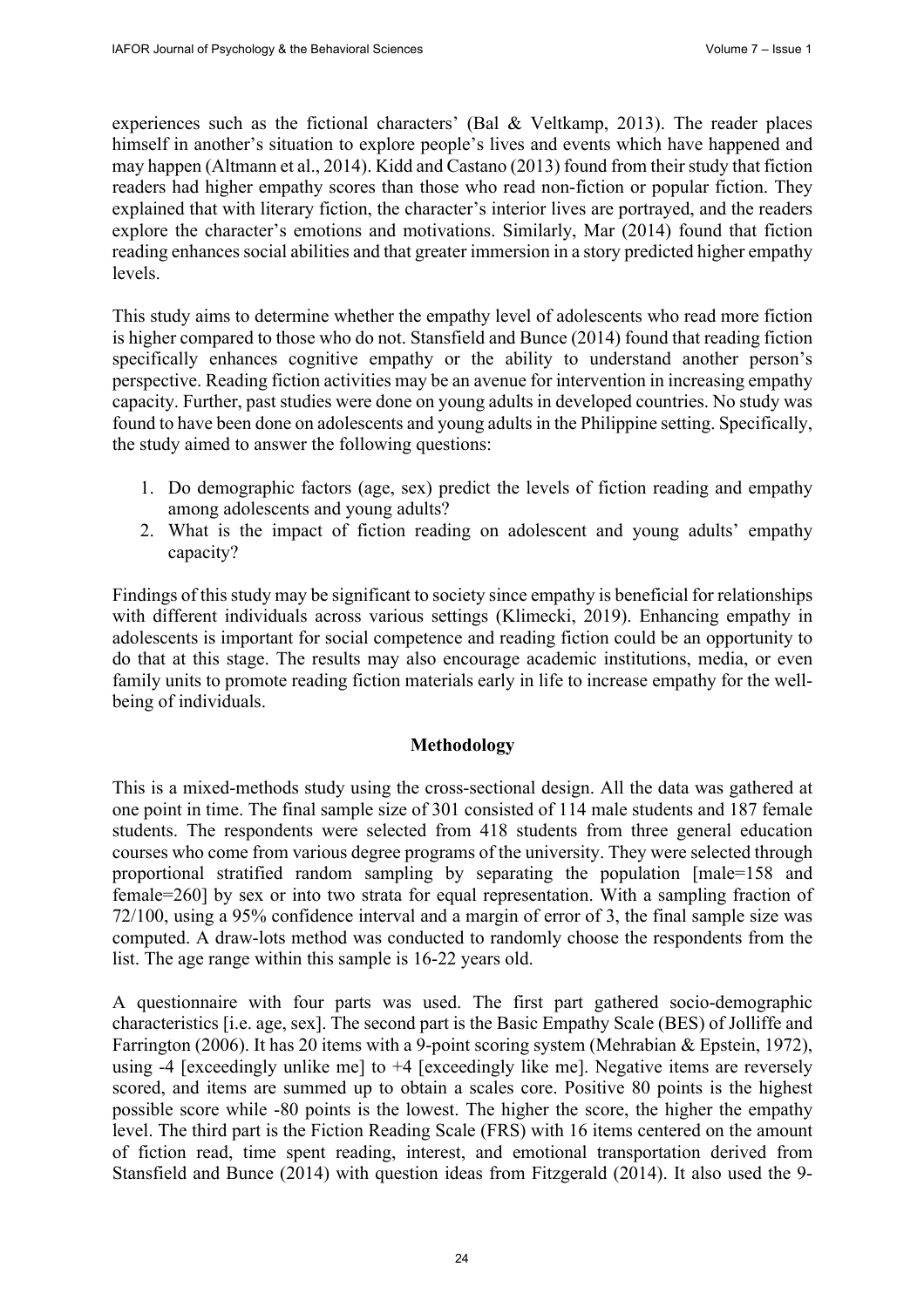point scoring system (Mehrabian & Epstein, 1972) with possible scores of -64 to +64. The higher the score, the higher the level of reading fiction. The fourth part is the population characteristic survey based on one's preference of reading as a hobby, their preference of fiction or non-fiction material, and the medium used in reading such as actual books or Kindle. The questionnaire was pretested to college students. The outcome of the Cronbach's Alpha was  $\alpha$ =0.766 for BES and  $\alpha$ =0.870 for FRS, which indicates a good degree of consistency. For face validity, the content of the questionnaire was examined by three experts, two on adolescent development and one on literature.

The permission of the lecturers and the informed consent of the respondents were requested. Upon approval, the respondents accomplished the questionnaire after class hours in the lecture halls or were brought back during the next class. After this survey, four high scorers and four low scorers underwent an in-depth interview to further describe reading fiction's effect on their empathy experiences.

Descriptive measures were used to present age, sex, reading preferences, and the scale scores. Normality testing proved that the data is not approximately normally distributed. Thus, nonparametric tests were used. The impact of age on reading fiction and empathy level was analyzed using Kendall's Rank Correlation while Mann-Whitney U test was used to investigate the impact of sex on reading fiction and empathy level. For both age and sex, Nonparametric Linear Regression was used. Both Kendall's Rank Correlation Analysis and Nonparametric Linear Regression were used to determine the relationship of reading fiction and empathy. Qualitative analysis of data from the in-depth interview was done to see the underlying themes of the adolescents' responses.

#### **Results**

#### **Age & Sex of Respondents**

Table 1 shows the age and sex distribution of the respondents. Nearly a third were 18 years old and more than half were females.

#### **Table 1**

|  |  | Frequency and Percentage Distribution of Age and Sex of the Respondents $(n=301)$ |  |  |  |  |
|--|--|-----------------------------------------------------------------------------------|--|--|--|--|
|  |  |                                                                                   |  |  |  |  |

| Characteristics | Frequency      | Percentage |  |  |
|-----------------|----------------|------------|--|--|
| Age             |                |            |  |  |
| 16              | $\overline{4}$ | 1.30%      |  |  |
| 17              | 71             | 23.60%     |  |  |
| 18              | 93             | 30.90%     |  |  |
| 19              | 76             | 25.30%     |  |  |
| 20              | 41             | 13.60%     |  |  |
| 21              | 12             | $4.00\%$   |  |  |
| 22              | $\overline{4}$ | 1.30%      |  |  |
| Sex             |                |            |  |  |
| Female          | 187            | 62.10%     |  |  |
| Male            | 114            | 37.90%     |  |  |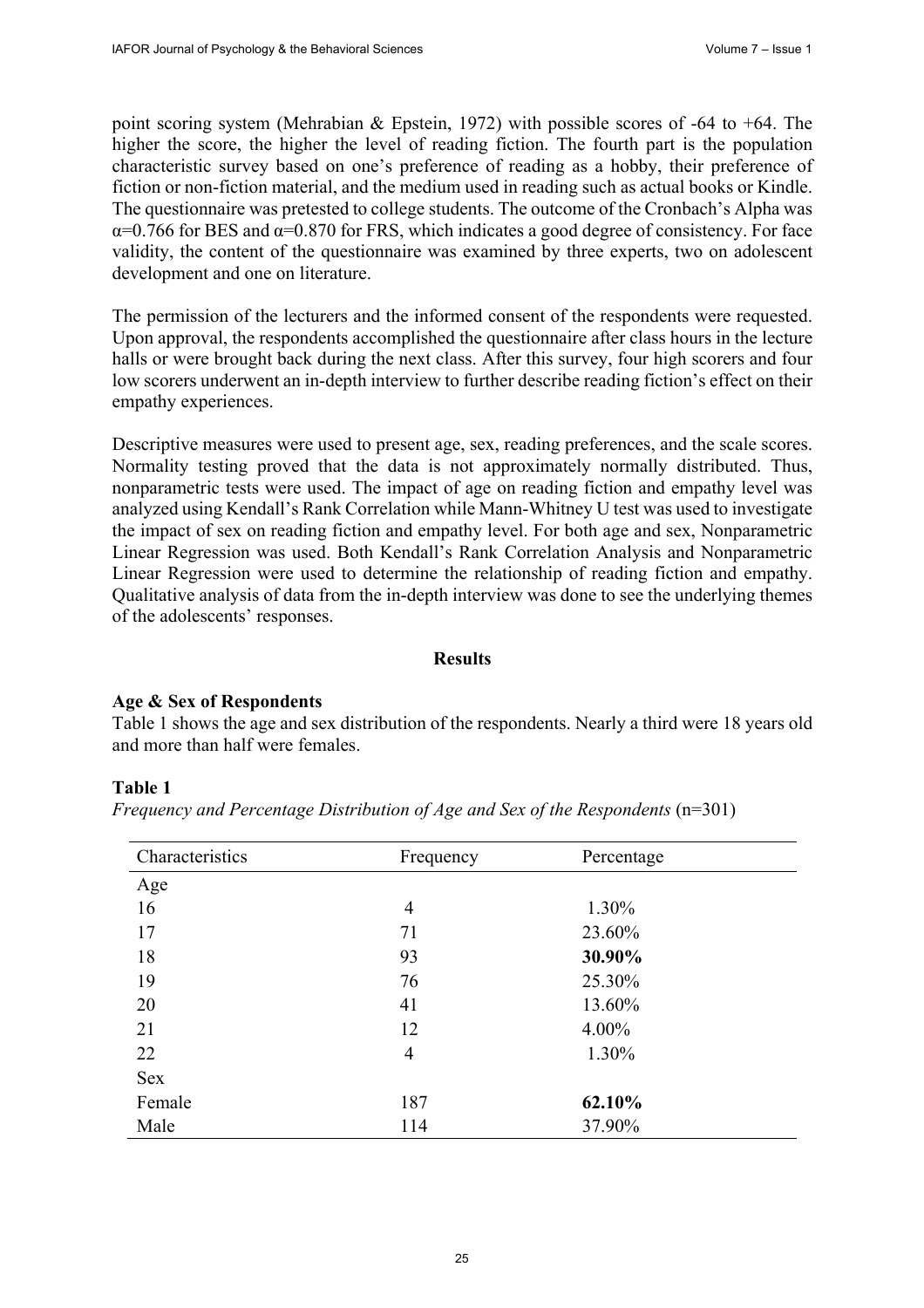## **Reading Fiction (RF) Level of Respondents**

More than a third of the respondents belong to the moderate level (Table 2). The average reading fiction score was -6.113 (SD= 35.073) which belongs to this level.

## **Table 2**

*Fiction Reading Level of the Respondents* (n=301)

| Levels                          | Frequency | Percentage |  |
|---------------------------------|-----------|------------|--|
| High $(23 \text{ to } 64)$      | 77        | 25.60%     |  |
| Moderate $(-22 \text{ to } 22)$ | 114       | 37.90%     |  |
| Low $(-64 \text{ to } -23)$     | l 10      | $36.50\%$  |  |

When those who indicated that reading is a hobby were asked about their reading preferences, 45% stated that they preferred fiction, 44% preferred both fiction and non-fiction, and 11% preferred non-fiction.

The most preferred medium in reading is actual books followed by the android phone (Table 3).

# Table 3 *Preferred Medium of Reading of Respondents*

| Medium                         | Frequency | Percentage |
|--------------------------------|-----------|------------|
| Actual books                   | 248       | 82.40%     |
| Android phone                  | 101       | 33.60%     |
| Android tablet                 | 49        | 14.60%     |
| Kindle                         | 15        | 5.00%      |
| Laptop/personal computer       | 7         | 2.30%      |
| Printed copies (pdf, handouts) |           | $0.30\%$   |

\*multiple responses

## **Empathy Level of the Respondents**

More than three-fourths of the respondents had a high empathy level (Table 4). The average empathy score is 45.635 (SD= 25.895) which belongs to the high level.

#### Table 4

*Empathy Level of the Respondents* (n=301)

| Levels                          | Frequency | Percentage |
|---------------------------------|-----------|------------|
| High $(27 \text{ to } 80)$      | 231       | 76.70%     |
| Moderate $(-28 \text{ to } 26)$ | 69        | 22.90%     |
| Low $(-80 \text{ to } -27)$     |           | $0.30\%$   |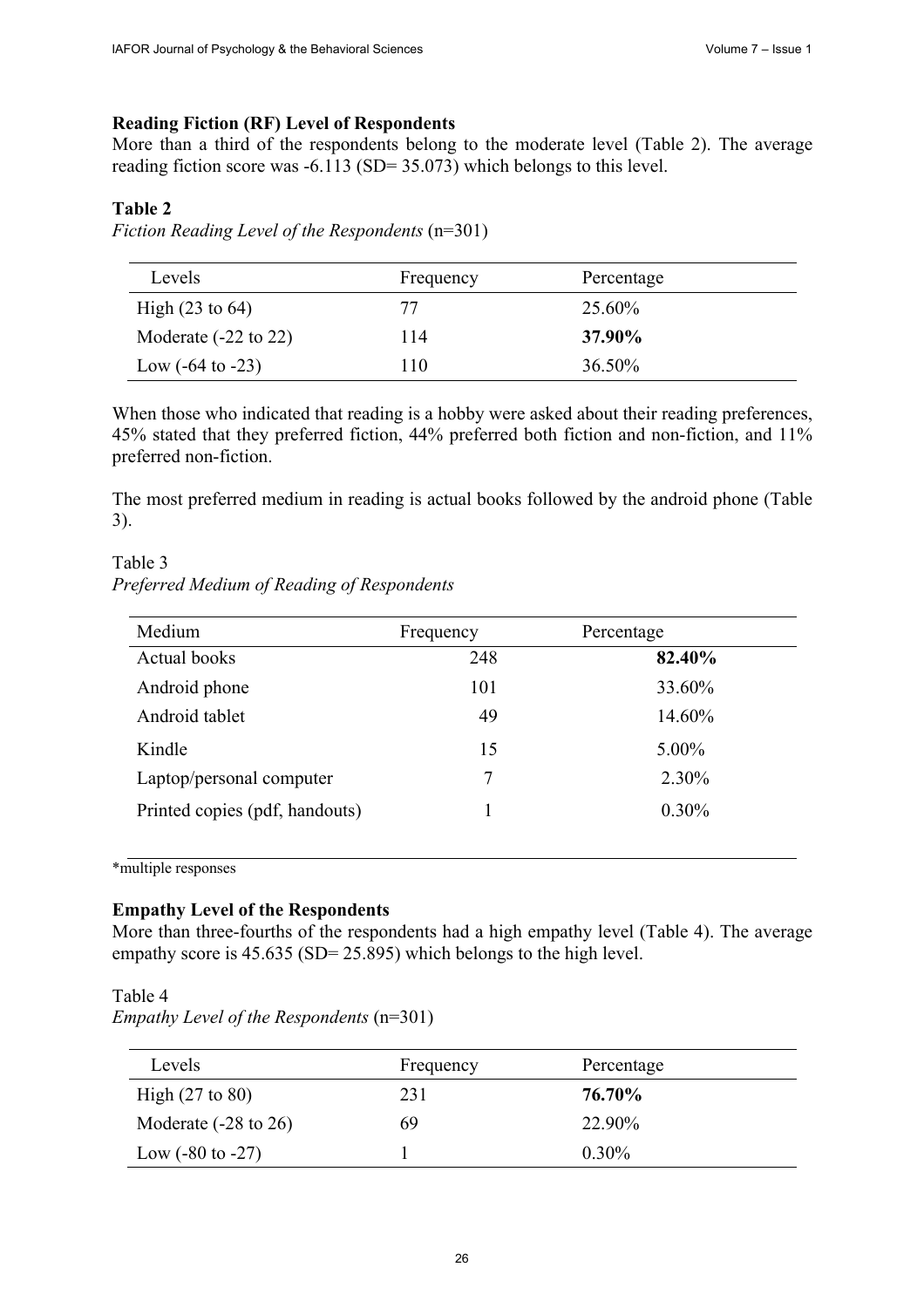## **Effect of Age on Reading Fiction of Respondents**

The rank correlation of age and reading fiction level resulted as tau b=-0.116665 which shows a very weak negative relationship. However, their relationship is significant at  $\alpha$ = 0.0081< 0.0500. As age increases, reading fiction decreases.

The non-parametric regression analysis showed that, with a 95% level of confidence, the real value of the slope of the linear regression line for age and reading fiction near -8 to -4. The formula here can be estimated as  $y = 78.4 + (-4.8)x$ . Thus, age affects reading fiction.

## **Effect of Age on Empathy Level of Respondents**

The rank correlation of age and empathy level shows a very weak relationship with tau b=-0.093595. Their relationship is significant at  $\alpha$ = 0.0361< 0.0500. As age increases, empathy level decreases.

The non-parametric regression analysis showed that with a 95% confidence, the real value of the slope of the linear regression line for age and empathy level is around -4 to 0. The formula here can be estimated as  $y = 84 + (-2)x$ . Thus, age affects empathy level.

## **Effect of Sex on Reading Fiction of Respondents**

There is a relationship between sex and reading fiction with a z value = -5.934. The relationship is significant at  $\alpha$ =0.000<0.050. The mean rank of RF scores of males is 112.96 while that of the females is 174.19. The females have higher RF scores than the males. Also, in this study, more females (74.1%) consider reading as a hobby and they read fiction and non-fiction materials.

## **Effect of Sex on Empathy Level of Respondents**

There is a relationship between sex and empathy level with a z value = -5.488. The relationship is significant at  $\alpha = 0.000 \le 0.050$ . The mean rank of empathy scores of males is 115.93 while that of the females is 172.38. The females have higher empathy scores than the males.

#### **Effect of Reading Fiction on Empathy Level of Respondents**

The rank correlation of reading fiction and empathy level shows a very weak positive relationship with tau b= 0.147176. Their relationship is significant at  $\alpha$ =0.0004<0.0500. As reading fiction increases, empathy level increases.

The non-parametric regression analysis showed that with a 95% confidence, the real value of the slope of the linear regression line for reading fiction and empathy level is near 0.1 to 0.153846. The formula here can be estimated as  $y = 49 + (0.125)x$ . Thus, reading fiction affects empathy level.

## **Discussion**

#### **Reading Fiction (RF) Level of Respondents**

More than a third of the respondents belong to the moderate level. Uusen and Müürsepp (2012) found that among their adolescent respondents, there were 45% who are "good readers", 39% are "average readers" and 15% are "bad readers/don't like reading at all". More respondents in this study have moderate RF scores. It may be that the level/scale rating for this study came from quantitative analysis while that of Uusen and Müürsepp's (2012) is qualitative and their respondents were younger at 15 years old.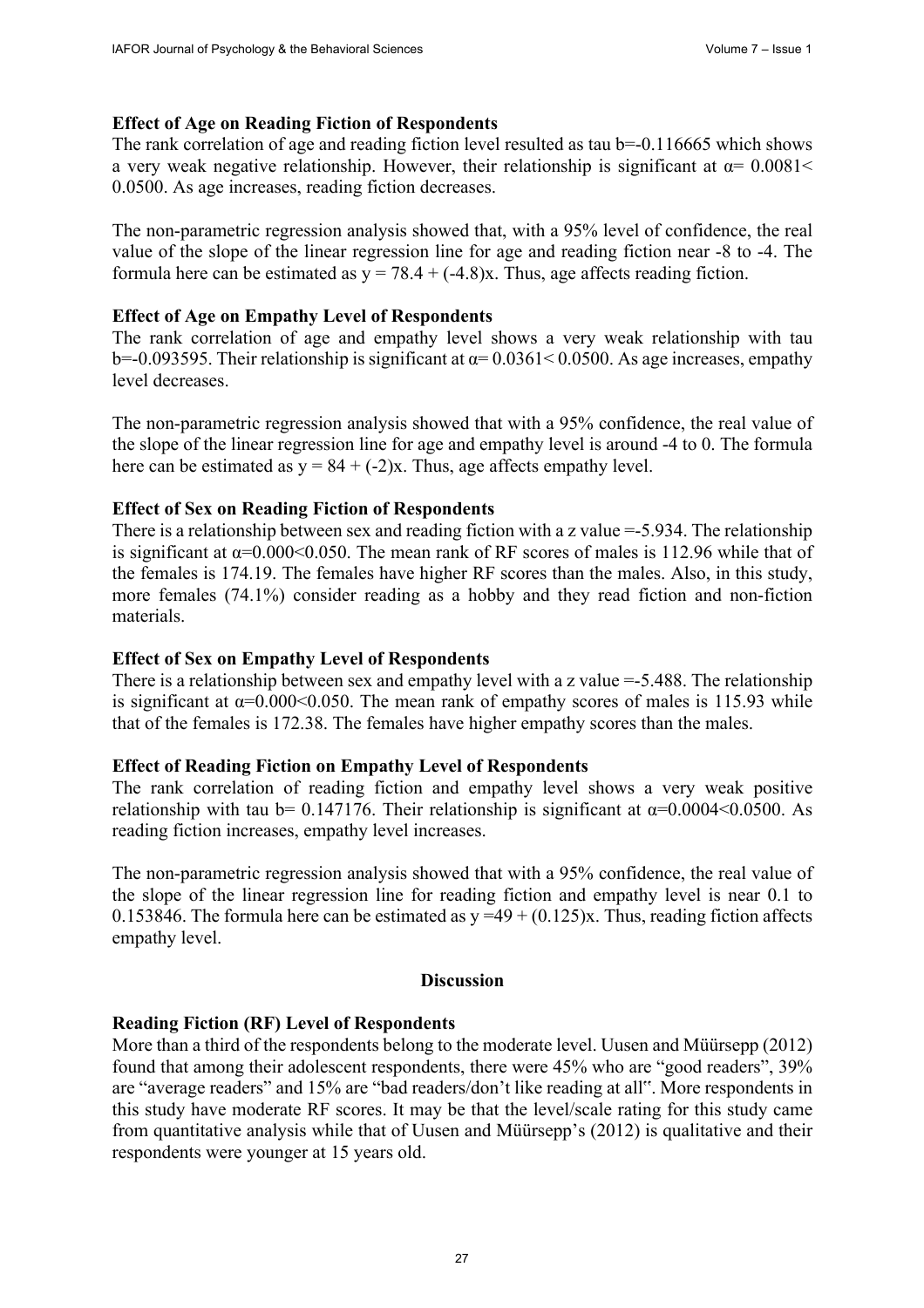Despite the moderate RF level of most respondents, 56% of the respondents stated that reading is a hobby for them. Gleed (2013) found that 21% of the high readers in his study loved to read and considered it as a hobby. Perhaps, being college students makes them love reading not only for academic purposes but also as a leisure activity. This is not surprising since one of the reasons given by respondents who have reading as a hobby is because reading is a way of learning. Other reasons they stated were reading improves one's vocabulary, it is a way of escape, it is interesting, it is a way of communicating with the world, and it is already a habit from childhood. Gleed (2013) stated that some of the high readers in his study grew up in houses with available books and had parents who encouraged them to read.

Those who do not consider reading as a hobby and had low RF scores reasoned that they had no good books, no time, and were not interested. Gleed (2013) also observed these reasons from the low readers in his study. Based on the in-depth interviews done in this study, those who have high RF scores read 7-10 times a week while those who have low RF scores only read 1-2 times a week. The readers made time for reading.

There were as many respondents who preferred fiction reading as both fiction and non-fiction reading. Gleed (2013) also observed that his respondents preferred fiction (26%) slightly more than non-fiction (22%). The National Library Board of Singapore (2016) found that fiction reading (93%) was lower than non-fiction reading (98%). More recently, Loan and Shah (2017) found that fiction was the most preferred literature genre among public high school students in India. Based on the interviews, the fiction readers said they preferred fiction due to it being imaginative, creative, and entertaining. Similarly, other adolescents said that it is a means of entertainment and escape and that it may offer scenarios which can be applied to real life (National Library Board, 2016).

Reading actual books remains to be the most preferred medium (Loan & Shah, 2017; National Library Board, 2016; Gleed, 2013). Based on the interviews in this study, most respondents liked actual books better since these have inherent value, are affordable in paperback versions, and because gadget screens are straining and hurtful to the eyes due to blue light emission.

## **Empathy Level of the Respondents**

More than three-fourths of the respondents had a high empathy level. Allemand et al. (2015) discovered relatively high degrees of stability in empathy among adolescents, aged 12-16, within the per year stability correlations. Empathy increased during adolescence. Further, adolescent empathy predicted the following outcomes two decades later at age 35: adult empathy, communication skills, social integration, relationship satisfaction, and conflicts in relationships. Van der Graaff et al. (2014) found that adolescents, generally, show an increase in two kinds of empathy: cognitive empathy (the ability to understand another's perspective) and affective empathy (the ability to recognize other's emotions and respond to these). Possible reasons for this could be greater social networks and interactions and higher cognitive abilities with the development of the prefrontal cortex. This brain region is significant for social cognition and helps adolescents think about how their actions can affect their lives and other people.

#### **Effect of Age on Reading Fiction of Respondents**

Age and reading fiction have a significant relationship. The findings contradict the results of Stansfield and Bunce (2014) where age has a significantly positively relationship with fiction exposure. This observed decline in reading fiction could be due to the presence of other activities which are also interesting and entertaining such as video games, watching movies at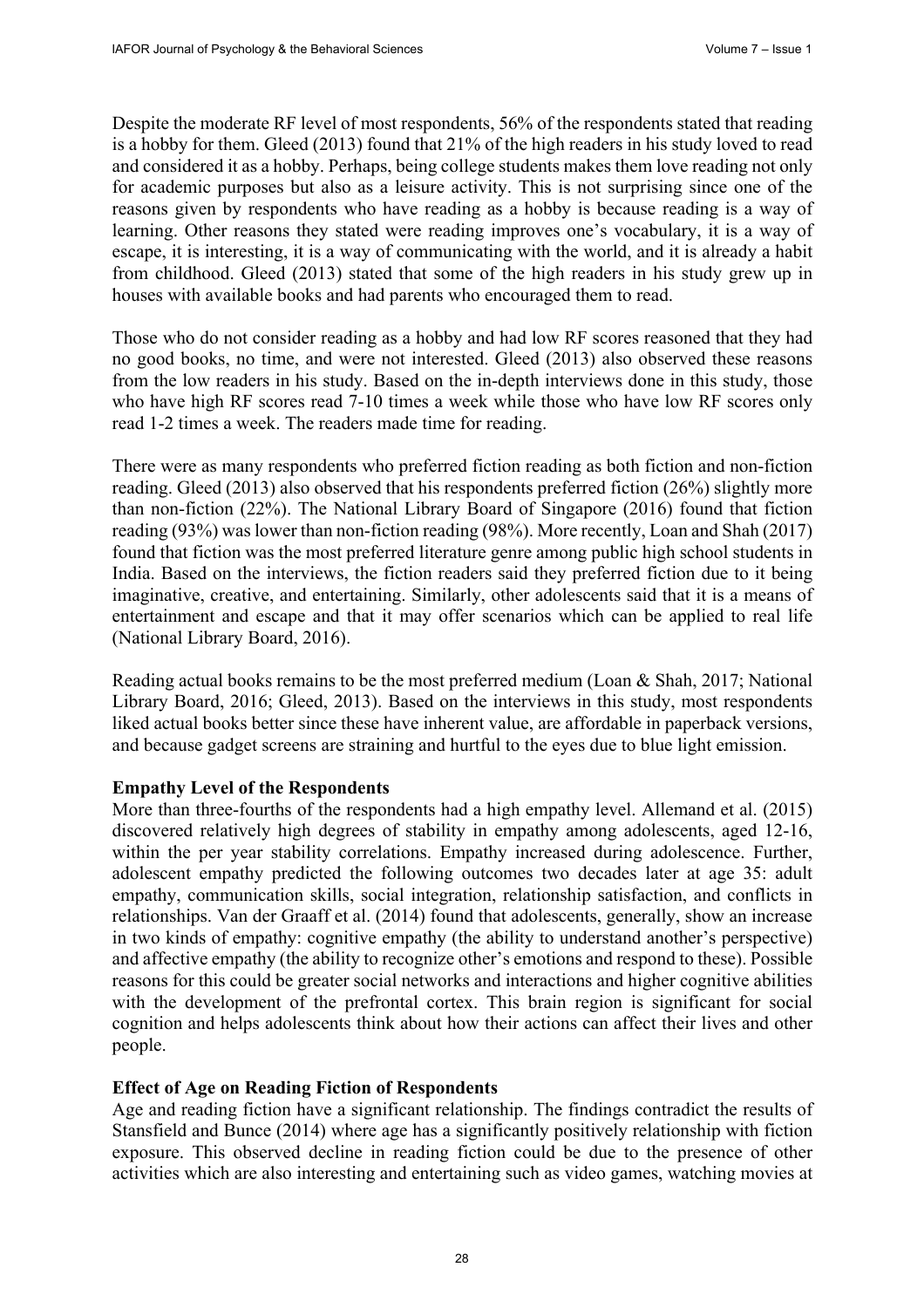home, sports activities, and social media connections via the Internet (Ingraham, 2016; Denby, 2016).

Age also has an impact on reading fiction. The number of respondents in this study who considers reading a hobby started to decline at age 18-22 from 33.5% to 1.2%. Those who prefer fiction also declined from 32.9% to 1.3% from age 18-22. More than half of the interviewees [5 of 8] think that age may have nothing to do with reading fiction but by the way one is brought up or with the personal interests of the individual. They think that some older people more likely prefer non-fiction to know more about reality while adolescents read fiction more because they like discovering new things about the world and are trying to explore and establish their self-identity.

#### **Effect of Age on Empathy Level of Respondents**

Age influences empathy level. Much as there are studies which show otherwise (Allemand et al., 2015; Van der Graaff et al., 2014), Oh et al. (2020) found through their longitudinal study that empathy increases with age. They suggest that in adolescence and early adulthood, bigger social networks and even, traveling may widen one's perspectives about people and contexts, leading to increases in empathy. Sun et al. (2018) found that cognitive empathy decreases but affective empathy increases over the lifespan. This is due to a neural mechanism which may give rise to different developmental trajectories for these two empathy types. Further, psychological mechanisms such as the perspective taking, empathic accuracy, compassion and personal distress may also influence empathy (Beadle & De la Vega, 2019).

All who were interviewed perceived that age influences empathy. A 17-year-old female said that it is due to them knowing "what's happening about the world around them." A 19-yearold male said that it is "due to the accumulated experiences that guide older people."

#### **Effect of Sex on Reading Fiction of Respondents**

Sex and reading fiction have a significant association. Linnakylä (2000 as cited in Uusen & Müürsepp, 2012) observed that out of 53% of pupils aged 15 in Finland who said that they read fiction a couple of times in a month, there were 41% of females and 12% of males in the group. The National Library Board (2016) saw this trend too with more females reading fiction, particularly, mysteries and thrillers followed by romance and love stories. In a more recent study, Loan and Shah (2017) found that females have a higher preference for fiction than the males with more of the females preferring romance and poetry while the males preferred crime and horror fiction.

Among those interviewed in this study, only two perceived that there are more girls who read fiction but the rest suggested that reading fiction may also depend on the way one is brought up or on the personal interests of the individual.

#### **Effect of Sex on Empathy Level of Respondents**

There is a sex difference for empathy with females manifesting higher empathy levels. In earlier studies, Whalen (2010) found that females scored higher than males on empathy and its four dimensions: personal distress, perspective taking, fantasy and empathic concern. Sharafat and Zubair (2013) discovered that females showed more affective empathy, emotional responsiveness, and susceptibility to emotional contagion than males. Van der Graaff et al. (2014) found that cognitive empathy rises steadily in girls starting at age 13 but that males only start manifesting this by age 15. This was attributed to emerging cognitive abilities due to neural maturation. Affective empathy among female adolescents is high and quite stable in this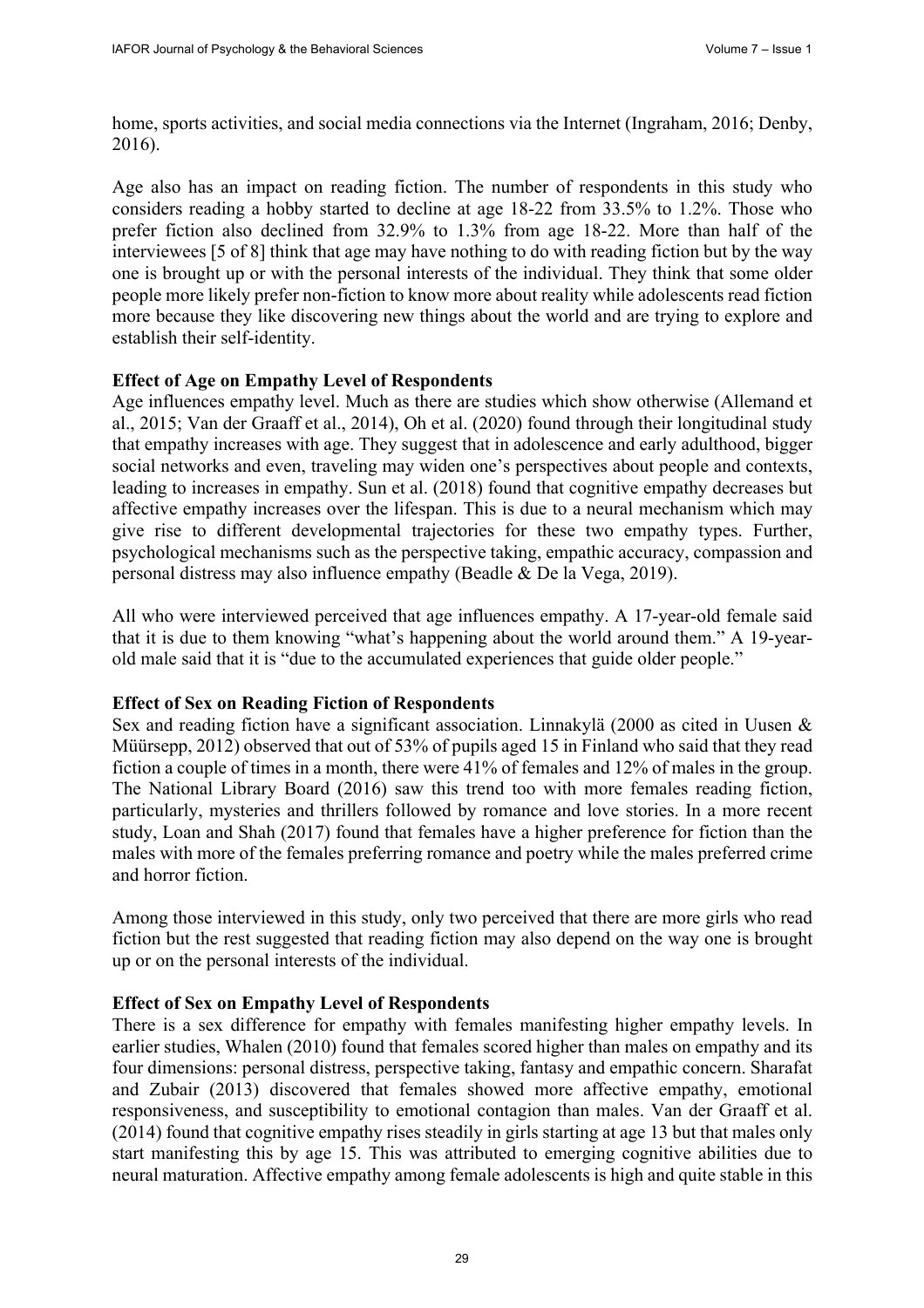stage while males show a temporary decline between ages 13-16 most likely due to increased testosterone levels brought about by pubertal changes (Stuijfzand et al., 2016). Aside from these explanations, sex differences in empathy levels may also be due to the gender role intensification theory (Hill & Lynch, 1983 as cited in Van der Graaff, 2014) or the greater expectations of society and social groups that males and females act accordingly with gender role expectations of strength, softness, expressiveness, and the like.

In a more recent study, Stuijfzand et al. (2016) found that female adolescents manifested higher empathy in a cross-sectional study and that female adolescents showed higher empathy over time in a longitudinal study although empathy also increased among the males. The increase was attributed to the development of peer and romantic relationships in this stage which may heighten the showing of empathy during interactions.

All of those who were interviewed agreed that sex influences empathy with 7 out of 8 saying that they perceive females as more empathic. A 17-year-old male said that this may happen because "it is stereotypical for males to be tough while females are expected to be more caring and understanding." A 19-year-old female said that "females are more empathic because they seem to listen more and are more expressive by nature."

## **Effect of Reading Fiction on Empathy Level of Respondents**

Reading fiction influences empathy level. Reading fiction stories was found to determine emotions of individuals (Djikic et al., 2009) and physical sensations (Berns et al., 2013). Stansfield and Bunce (2014) also found a causal relationship for empathy capability and reading fiction. Kidd and Castano (2013) found that literary fiction readers had higher empathy scores than those who read non-fiction or popular fiction genres.

Bal and Veltkamp (2013) and Johnson (2012) point to the connection of "emotional transportation" or being emotionally involved in reading fiction with empathy level. Readers focus on the story and become immersed in this narrative world for the duration of the reading. With fiction, the character's thoughts and emotions are depicted with an openness to the reader's interpretations and the readers explore and may extend the character's emotions and motivations. The readers may identify with the characters and become emotionally involved with them or respond to them especially, as both fortunate and unfortunate events happen to the characters (Kidd & Castano, 2013; Mar et al., 2009). In a later study, Mar (2014) found that greater immersion in a fiction story predicted higher empathy levels and that social emotions are enhanced with reading fiction. As readers try to understand the thoughts and emotions of the characters, they can widen their perspectives about humans and social interactions in various contexts and cultures. Readers may integrate into their self-concepts a caring character and empathic behaviors in their daily life.

In the interviews, half of the respondents agreed that reading fiction can affect their empathy level since they can relate to the characters and can learn many things from the storyline the characters experience. A 17-year-old female said that this is "because I learn many things from reading." A 20-year-old male said that "if one reads, one can relate more to the characters as well as real people."

The other half said that reading fiction may affect empathy if the reader can relate with the story's protagonist(s) or absorb the character's feelings problems, and conditions. A 17-yearold female said that "it depends if you absorb the feeling of the characters enough as your own to affect your real life." Also, a 21-year-old male said that "it depends on what a person is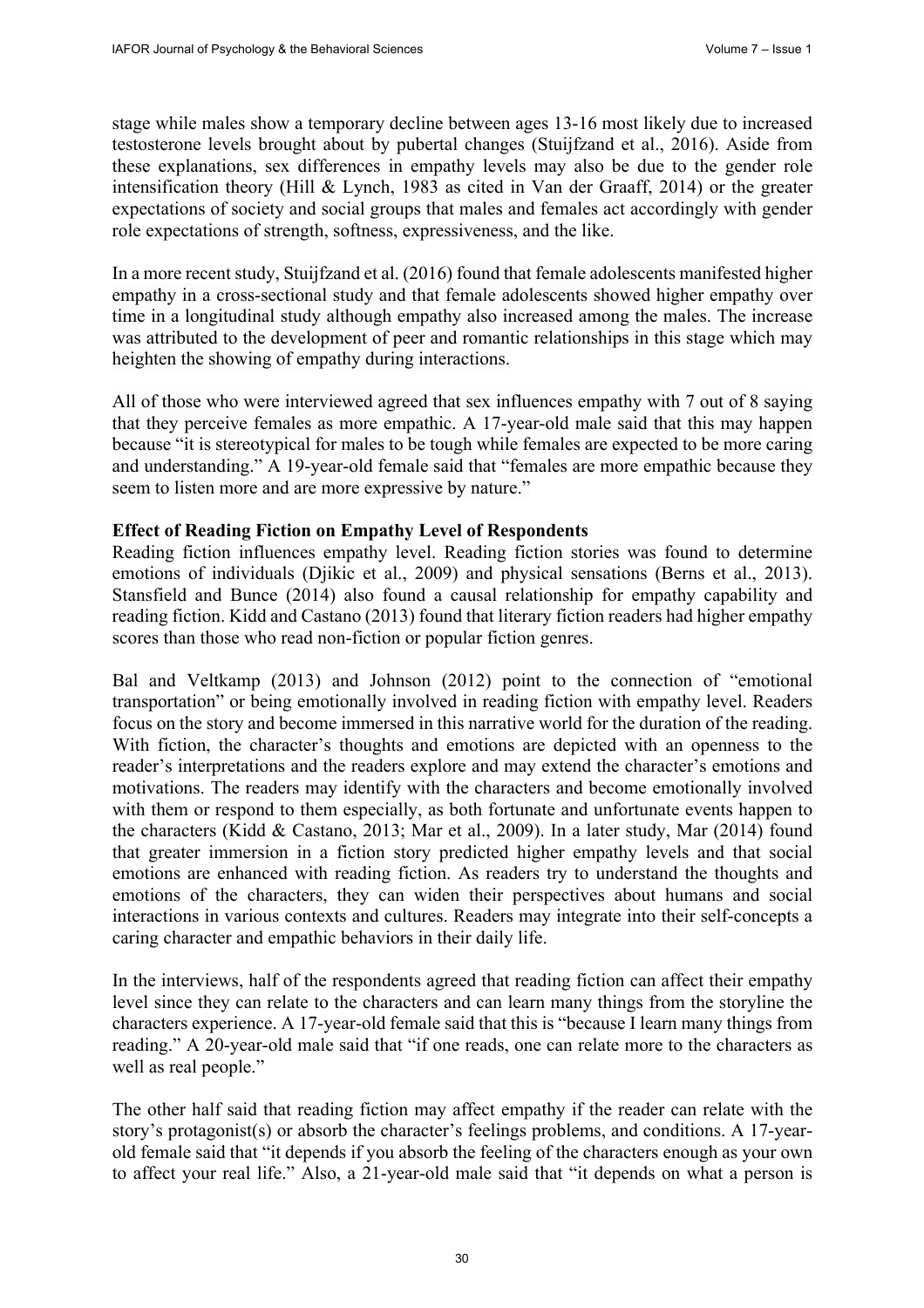reading, thoughts of the fiction characters, and whether or not, you are able to process what you are reading, enough to apply it in your real life."

## **Implications**

The results of this study indicate that age has an effect on reading fiction and empathy, there are sex differences in reading fiction and empathy, and reading fiction predicts empathy levels. What cannot be deduced from this study are possible mediating factors between reading fiction and empathy. Bal and Veltkamp (2013) and Johnson (2012) point to the role of emotional transportation or immersion in the narrative while reading. This could be considered as a separate variable in future research as related to reading fiction, cognitive and affective empathy or its accepted components, and gender differences.

To take the results further, it is recommended that early adolescents along with emerging adults be included to investigate developmental trends in reading fiction and empathy in a wider sample. The fiction reading scale in the questionnaire can explore more about the type of fiction read, fiction sources, and the media forms of fiction.

Fortunately, in the Philippines, Literature is a required subject throughout secondary education. Educational institutions can use Literature as an avenue to highlight the social value of fiction and fiction reading. Parents, school library organizations, and the media can promote reading fiction and fiction materials appropriate to the youth. This can be done by starting school and community book clubs, increasing fiction book choices in the school and community library, advocating the benefits of reading fiction in their Language & Reading classes/programs, or advocating the benefits of reading in various shows and advertisements. Further, it is recommended that adolescents and young adults, especially males, engage in reading fiction through their preferred media for empathy enhancement.

Current findings may be used to establish empathy training programs in schools and communities in the country. The youth can be trained to infer the mental and emotional states of real people and fictional characters. There could be potential benefits in exposing the youth to different ways of empathy enhancement. Fiction reading in various genre and formats can be included in such a program.

## **Conclusion and Recommendations**

This study adds to the growing body of research that delve into the relationships between reading fiction and empathy. Specifically, it shows that reading fiction and empathy increases with age, females' manifest higher fiction reading and empathy, and reading fiction increases empathy. Also, previous studies (Stansfield & Bunce, 2014; Bal & Veltkamp, 2013; Kidd & Castano, 2013; Mar et al., 2009) which found that reading fiction is related to empathy were done on young adults in developed countries. This study shows that, in developing countries, reading fiction among adolescents and young adults can also increase empathic levels.

Investigating cognitive and affective empathy in adolescents and young adults are critical to their socio-cognitive development. This also helps older adults guiding adolescents and young adults to better understand the potential of reading fiction to increase the youth's understanding of the minds and emotions of the people they encounter daily in the real world.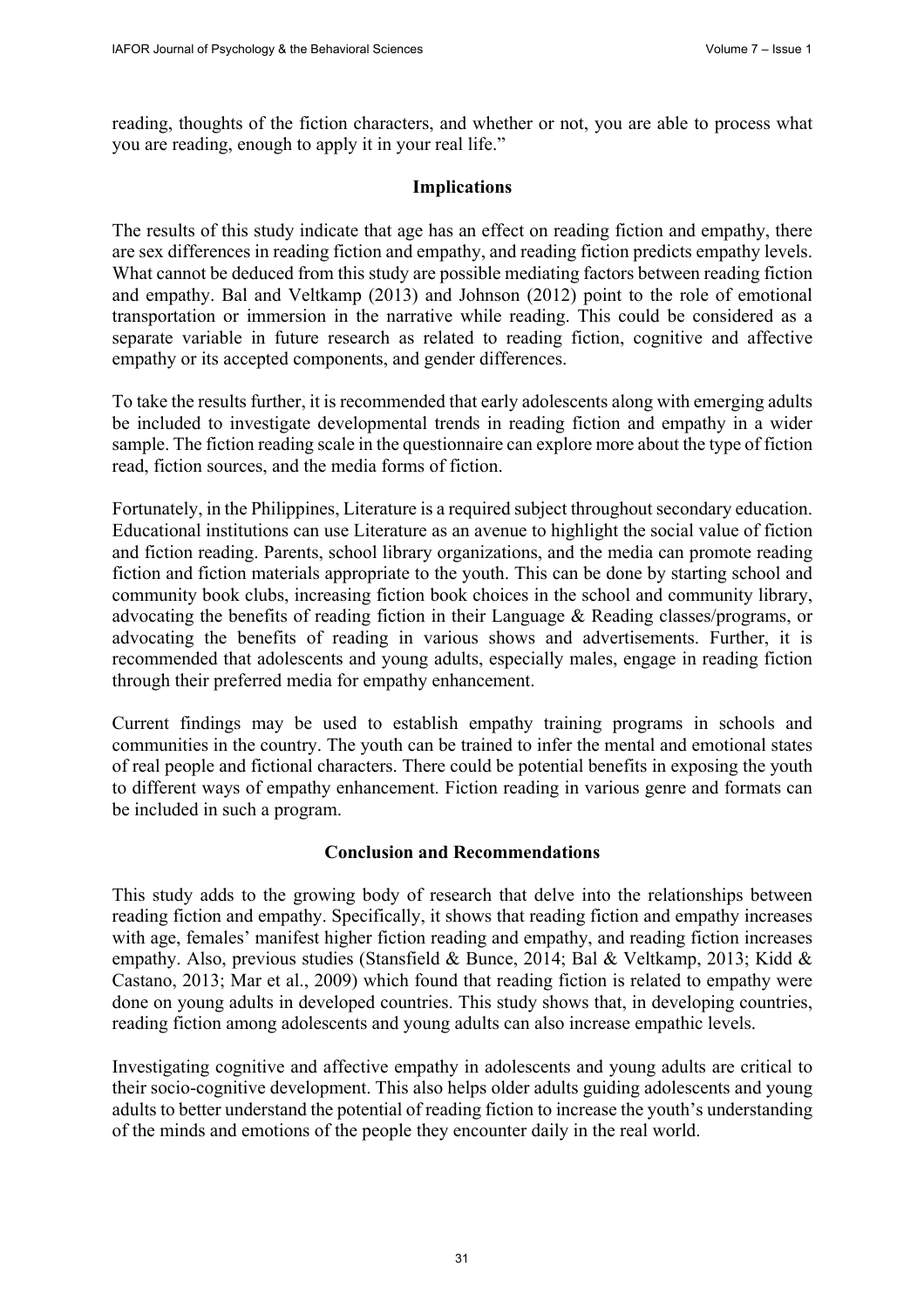#### **References**

- Allemand, M., Steiger, A. E., & Fend, H. A. (2015). Empathy development in adolescence predicts social competencies in adulthood: adolescent empathy and adult outcomes. *Journal of Personality*, *83*(2), 229–241.<https://doi.org/10.1111/jopy.12098>
- Altmann, U., Bohrn, I.C., Lubrich, O., Menninghaus, W. & Jacobs, A.M. (2014). Fact vs fiction-how paratextual information shapes our reading processes. *Social Cognitive and Affective Neuroscience, 9*(1), 22-29. <https://doi.org/10.1093/scan/nss098>
- Bal, P. M., & Veltkamp, M. (2013). How does fiction reading influence empathy? An experimental investigation on the role of emotional transportation. *PLoS ONE*, *8*(1), e55341. <https://doi.org/10.1371/journal.pone.0055341>
- Beadle, J.N. & de la Vega, C.E. (2019) Impact of aging on empathy: Review of psychological and neural mechanisms. *Frontier in Psychiatry,* 10:331. <https://doi.org/10.3389/fpsyt.2019.00331>
- Berk, L. E. (2014). *Development through the Lifespan* (6th Ed.). Pearson Education, Inc.
- Berns, G. S., Blaine, K., Prietula, M. J., & Pye, B. E. (2013). Short- and long-term effects of a novel on connectivity in the brain. *Brain Connectivity*, *3*(6), 590–600. <https://doi.org/10.1089/brain.2013.0166>
- Brouns, B. H. J., de Wied, M. A., Keijsers, L., Branje, S., van Goozen, S. H. M., & Meeus, W. H. J. (2013). Concurrent and prospective effects of psychopathic traits on affective and cognitive empathy in a community sample of late adolescents. *Journal of Child Psychology and Psychiatry*, *54*(9), 969–976. <https://doi.org/10.1111/jcpp.12052>
- Denby, D. (2016, February 23). *Do teens read seriously anymore?* The New Yorker. [Retrieved from https://www.newyorker.com/culture/cultural-comment/books-smell](https://www.newyorker.com/culture/cultural-comment/books-smell-like-old-people-the-decline-of-teen-reading)like[-old-people-the-decline-of-teen-reading](https://www.newyorker.com/culture/cultural-comment/books-smell-like-old-people-the-decline-of-teen-reading)
- Derntl, B., Finkelmeyer, A., Eickhoff, S., Kellermann, T., Falkenberg, D., Schneider, F., & Habel, U. (2010). Multidimensional assessment of empathic abilities: Neural correlates and gender differences. *Psychoneuroendocrinology*, *35*(1), 67–82. <https://doi.org/10.1016/j.psyneuen.2009.10.006>
- Djikic, M., Oatley, K., Zoeterman, S., & Peterson, J. B. (2009). Defenseless against art? Impact of reading fiction on emotion in avoidantly attached individuals. *Journal of Research in Personality*, *43*(1), 14–17. <https://doi.org/10.1016/j.jrp.2008.09.003>
- Fitzgerald, I. (2014, April 16). *How much of a book addict are you?* BuzzFeed. Retrieved [from http://www.buzzfeed.com/isaacfitzgerald/give-me-all-the-books-and](http://www.buzzfeed.com/isaacfitzgerald/give-me-all-the-books-and-nobodygets-hurt#.fnx8xn1Am)nobodygets-[hurt#.fnx8xn1Am](http://www.buzzfeed.com/isaacfitzgerald/give-me-all-the-books-and-nobodygets-hurt#.fnx8xn1Am)
- Gleed, A. (2013). *Booktrust Reading Habits Survey 2013.* UK: DJS Research Limited. Retrieved from [http://www.booktrust.org.uk/usr/library/documents/main/1576booktrust-reading](http://www.booktrust.org.uk/usr/library/documents/main/1576booktrust-reading-habits-report-final.pdf)habits-[report-final.pdf](http://www.booktrust.org.uk/usr/library/documents/main/1576booktrust-reading-habits-report-final.pdf)
- Gruhn, D., Rebucal, K., Diehl, M., Lumley, M., & Labouvie-Vief, G. (2008). Empathy across the adult lifespan: Longitudinal and experience-sampling findings. *Emotion, 8*(6), 753–765.<https://doi/10.1037/a0014123>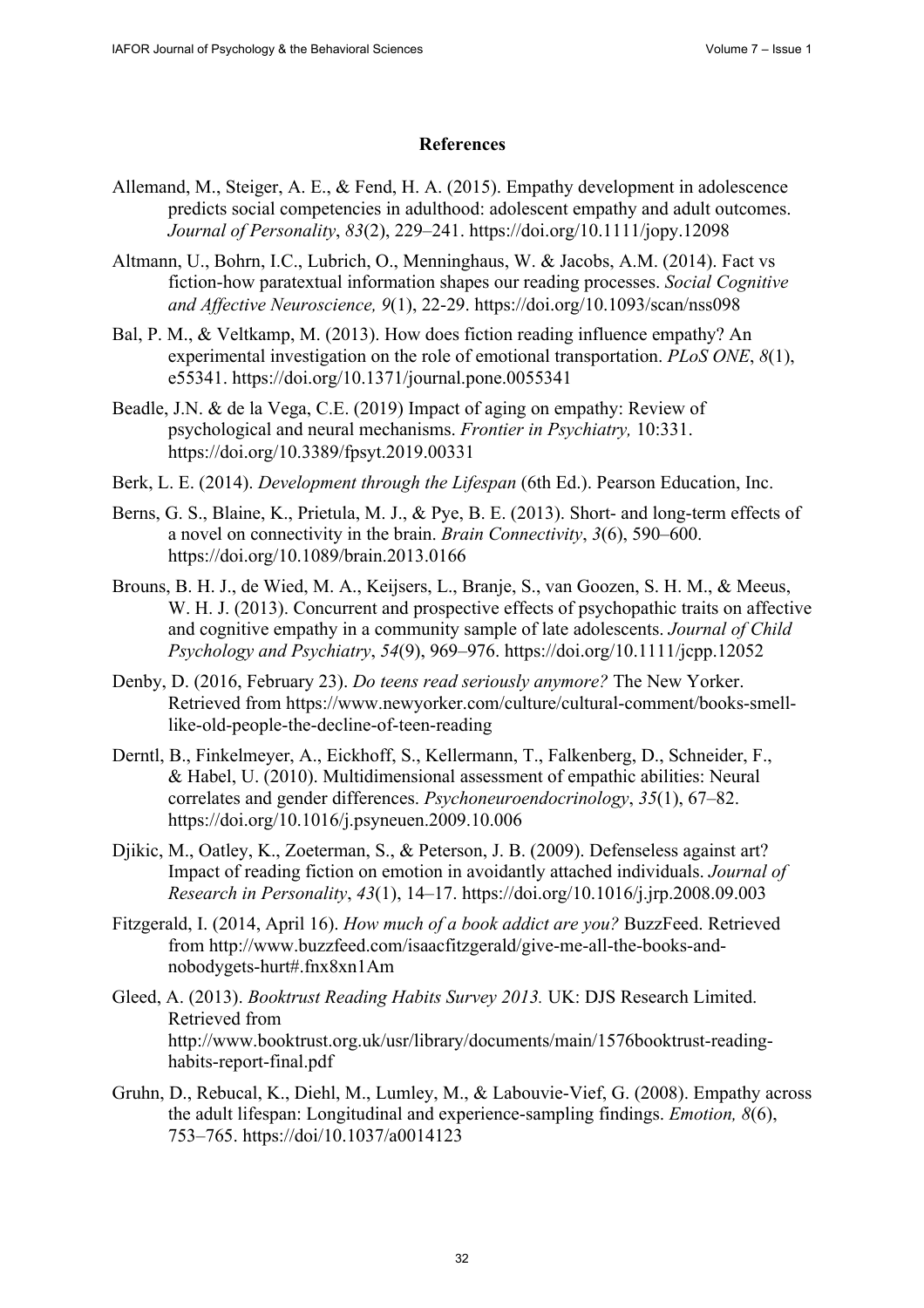- Ingraham, C. (2016, September 7). *The long, steady decline of literary reading.* The Washington Post. Retrieved from [https://www.washingtonpost.com/news/wonk/wp/2016/09/07/the-long-steady](https://www.washingtonpost.com/news/wonk/wp/2016/09/07/the-long-steady-decline-of-literary-reading/?utm_term=.729427e59343)decline-[of-literary-reading/?utm\\_term=.729427e59343](https://www.washingtonpost.com/news/wonk/wp/2016/09/07/the-long-steady-decline-of-literary-reading/?utm_term=.729427e59343)
- Johnson, D. R. (2012). Transportation into a story increases empathy, prosocial behavior, and perceptual bias toward fearful expressions. *Personality and Individual Differences*, *52*(2), 150–155.<https://doi.org/10.1016/j.paid.2011.10.005>
- Jolliffe, D., & Farrington, D. P. (2006). Development & validation of the Basic Empathy Scale. *Journal of Adolescence*, *29,* 589–611. <https://doi.org/10.1016/j.adolescence.2005.08.010>
- Kidd, D. C. and Castano, E. (2013). Reading literary fiction improves theory of mind. S*cience, 342(*6156), 377–380. <https://doi.org/10.1126/science.1239918>
- Klimecki, P.M. (2019). The role of empathy and compassion in conflict resolution. *Emotion Revie*w, 11(4), 310-325. <https://doi.org/10.1177/1754073919838609>
- Kurland, D. (2000). *How the language really works: The fundamentals of critical reading and effective writing.* Retrieved from [http://www.criticalreading.com/fiction.htm.](http://www.criticalreading.com/fiction.htm)
- Levy, J., Goldstein, A. & Feldman, R. (2019). The neural development of empathy is sensitive to caregiving and early trauma. *Nature Communications*, *10 (*1905), 1–10. <https://doi.org/10.1038/s41467-019-09927-y>
- Loan, F.A., & Shah, R. (2017). Survey of the literature reading habits and preferences of adolescents: A study of a public school in India. *LIBRES, 27*(2), 80–96. Retrieved from <https://www.libres-ejournal.info/2577/>
- Mar, R.A., Oatley, K., & Peterson, J.B. (2009). Exploring the link between reading fiction and empathy: Ruling out individual differences and examining outcomes. *Communications*, *34,* 407–428. <https://doi.org/10.1515/comm.2009.025>
- Mar, R. (2014). *Fiction and its relation to real-world empathy, cognition, and behavior,*  [Lecture notes from American Psychological Association's 122nd Annual Convention, Washington]. Retrieved from [https://www.eurekalert.org/pub\\_releases/2014-08/sfpa-cfs081114.php](https://www.eurekalert.org/pub_releases/2014-08/sfpa-cfs081114.php)
- McDonald, N.M., & Messinger, D.S. (2013). The development of empathy: How, when, and why. In J. J. Sanguineti, A. Acerbi, & J.A.Lombo (Eds.), *Moral Behavior and Free Will: A Neurobiological and Philosophical Approach* (pp.1-34). IF Press. Retrieved from [http://local.psy.miami.edu/faculty/dmessinger/c\\_c/rsrcs/rdgs/emot/McDonald-](http://local.psy.miami.edu/faculty/dmessinger/c_c/rsrcs/rdgs/emot/McDonald-Messinger_Empathy%20Development.pdf)[Messinger\\_Empathy%20Development.pdf](http://local.psy.miami.edu/faculty/dmessinger/c_c/rsrcs/rdgs/emot/McDonald-Messinger_Empathy%20Development.pdf)
- Mehrabian, A., & Epstein, N.A. (1972). A measure of emotional empathy. *Journal of Personality*, 40, 525–543. <https://doi.org/10.1111/j.1467-6494.1972.tb00078.x>
- National Library Board. (2016). *2016 National Reading Habits Study: Findings on Teenagers.* Singapore. Retrieved from <https://www.nlb.gov.sg/Portals/0/Docs/AboutUs/2016%20NATIONAL%20READIN> G%20HABITS%20STUDY%20ON%20TEENS%20-%20FULL%20REPORT.pdf
- Oatley, K. (2016). Fiction- simulation of social worlds. *Trends in Cognitive Sciences*, *20*(8), 618–628.<https://doi.org/1016/j.tics.2016.06.002>